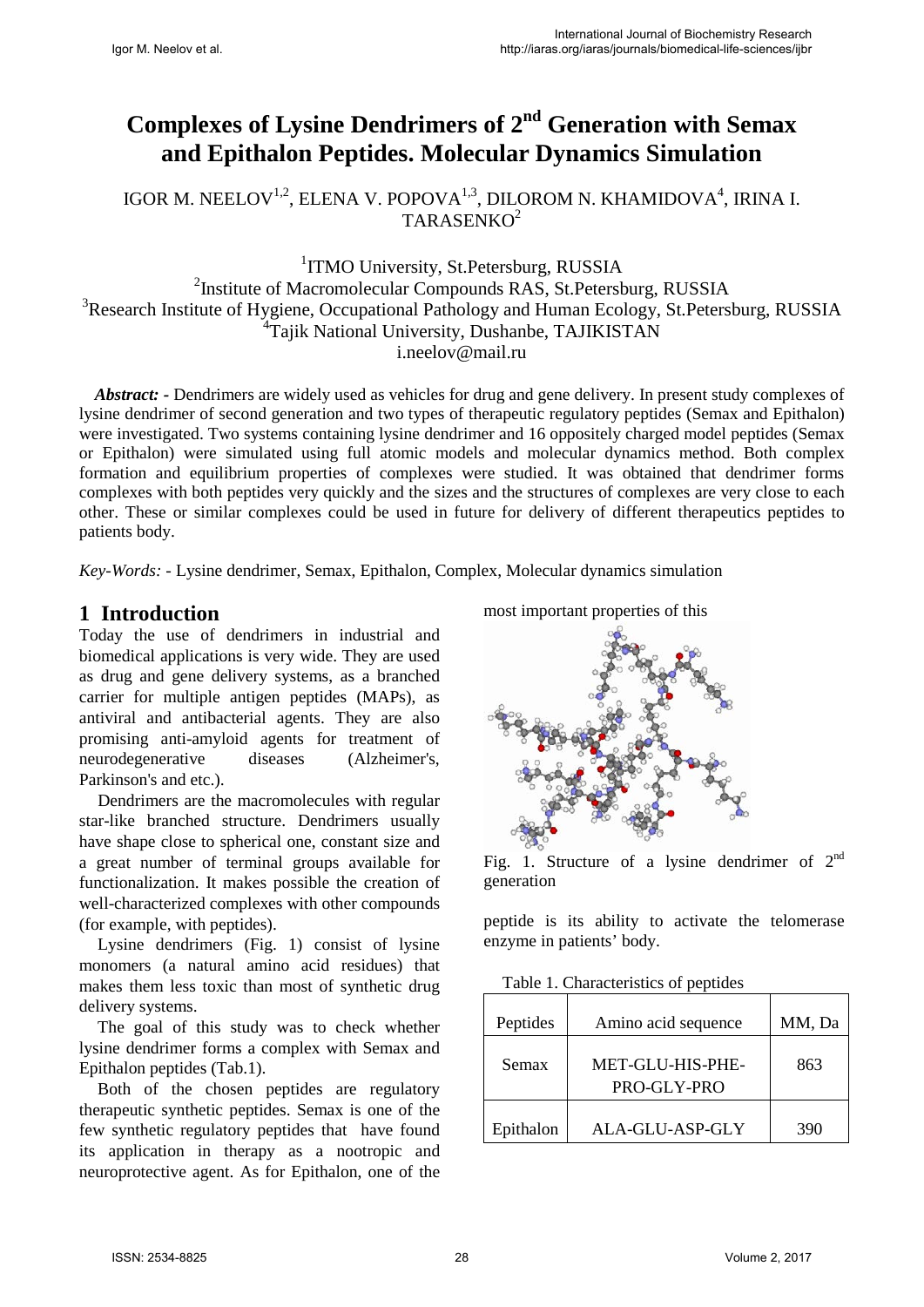## **2 Problem Formulation**

The goal of this work is to check possibility of complex formation by lysine dendrimer and therapeutic peptides Semax and Epithalon. This question will be studied using molecular dynamics simulation method and full atomic models.

#### **2.1 Molecular Dynamics Method**

Molecular dynamics (MD) method is currently the main method for simulation of polymer and biopolymer systems. The method consists in numerical solution of the classical Newton equations of motion for all atoms of the all molecules in the system:

$$
F_i = m_i \frac{d^2 r_i(t)}{dt^2}
$$
 (1)

MD is used for detailed study of many specific molecules using both detailed full-atomic models as well as more general coarse-grained models. The potential energy of these models usually include valence bonds, valence angles and dihedral angle energies as well as van der Waals and electrostatic energies. The definition of parameters set adequately describing the test molecule properties (force-field) is challenging and requires the experimental data for these molecules, quantum chemical calculations as well as iterative procedures and a very large amount of machine time. These calculations can be made only by large groups of specialists. Due to this reason several packages of standard computer programs, in which these parameters are defined for a fairly wide range of molecules become widely used in recent years. Currently the most popular molecular modeling packages are GROMACS, AMBER, CHARMM, and some others. Our simulation was performed by molecular dynamics method using the GROMACS 4.5.6 software package [1] and one of the most modern AMBER\_99SB-ildn force fields [2].

#### **2.2 Model and Calculation Method**

Modeling was performed using the molecular dynamics method for systems consisting of one lysine dendrimer of second generation with 16 positively charged  $NH_3^+$  end groups, 16 Semax peptides, 16 Epithalon peptides, water molecules and chlorine counterions in a cubic cell with periodic boundary conditions. The initial conformation for peptide with internal rotation angles of  $\varphi = -135^{\circ}$ ,  $\psi = 135^{\circ}$ ,  $\theta = 180^{\circ}$  was

modelled by Avogadro chemical editor. The structures were optimized in vacuum using molecular mechanics of AMBER force field. Further energy minimizations and simulations were performed using the GROMACS 4.5.6 software package and AMBER\_99SB-ildn force fields. The potential energy of this force field consists of valence bonds and angles deformation energy, internal rotation angles, van der Waals and electrostatic interactions. The procedure of molecular dynamics simulation used for lysine dendrimers and polyelectolytes has been described earlier in [3-31]. In all calculations the normal conditions (temperature 300 K, pressure 1 ATM) were used. Computing resources on supercomputers "Lomonosov" were provided by supercomputer centre of Moscow State University [32].

### **3 Problem Solution**

Complex formation will be evaluated using different standard characteristics of subsystem containing dendrimers and peptides including size of this subsystem, its anisotropy of shape, number of hydrogen bonds between dendrimer and peptides and number of ion pairs between positively charged dendrimer ends  $(NH<sub>3</sub>+)$  and negatively charged COO- groups of peptides.

 The size of dendrimer and complexes at time *t* was evaluated by the mean square radius of gyration  $R_g(t)$  which is defined from:

$$
R_g^2(t) = \frac{1}{M} \times \left[ \sum_{i=1}^{N} m_i \times |r_i(t) - R|^2 \right]
$$
 (2)

where  $R -$  is the center of mass of subsystem,  $r_i$  *u*  $m_i$ – coordinates and masses of *i*-atom correspondingly,  $N -$  is the total number of atoms in subsystem, *M* is the total mass of dendrimer. This function was calculated using *g\_gyrate* function of GROMACS software.

 Radial distribution of density p(r) of atoms in dendrimer and complexes as well as distribution of ion pairs were calculated using g\_rdf function of the GROMACS package

To calculate the coefficient of translational mobility of dendrimer and complexes, the time dependence of the mean square displacements of the centers of inertia (MSD) of corresponding sub-system, were calculated.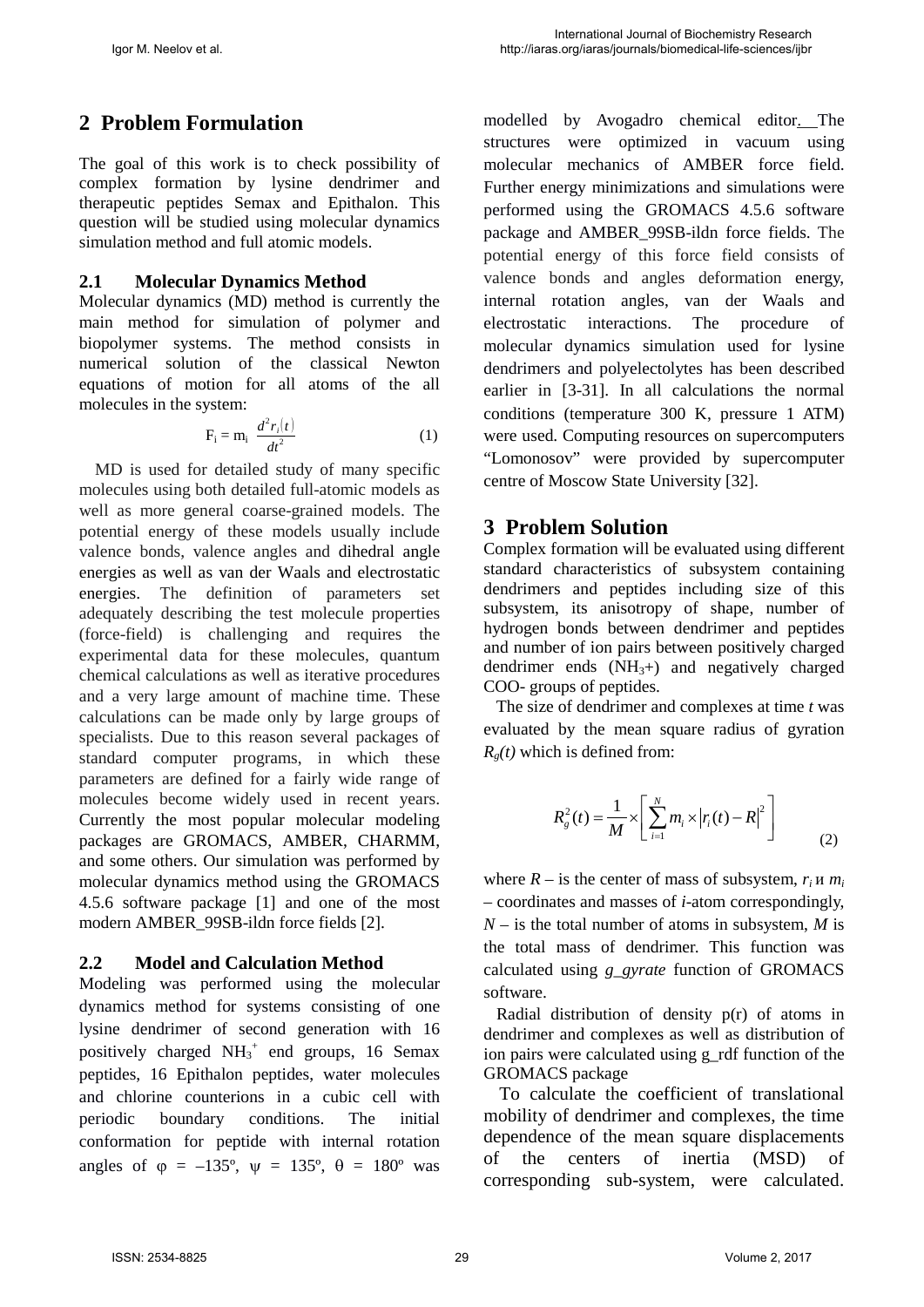MSD was calculated using g\_msd function of GROMACS.

$$
\left\langle \sum_{t} \Delta r^{2} (t + k \Delta t) \right\rangle = \left\langle \sum_{t} (r(t + k \Delta t) - r(t))^{2} \right\rangle = 6Dt
$$

#### **4 Results and discussion**

**2.1 Dendrimer-peptide Complex Formation**  Snapshots of systems consisting of dendrimer, Semax or Epithalon peptides, ions and water during simulation are shown on Fig. 2 (water molecules are not shown for clarity). It is clearly seen that at the beginning of process in cases of 16 Semax and 16 Epithalon (Fig. 2, a, d) peptide molecules are rather far from dendrimer. After 30 ns (Fig. 2, b, e) some part of peptide molecules are already adsorbed on the surface of dendrimer, and in the end after 160 ns (Fig. 2, c, f) all peptide molecules in the systems are on its surface. Atoms of dendrimer molecule is shown as beads with diameter equal to their van der Waals radii. Valence bonds of various peptides are shown with lines of different colors (backbone of each peptide is shown by thick line of the same color as valence bonds).



Fig. 2. Snapshots of the dendrimer with 16 Semax peptides at different time moments  $t = 0$  (a);  $t =$ 20 ns (b);  $t = 160$  ns (c) and of the dendrimer with 16 Epithalon peptides at different time moments  $t =$ 0 (d);  $t = 20$  ns (e);  $t = 160$  ns (f)

The time dependence of gyration radius  $R_{g}$  at the beginning of calculation describes the process of equilibrium establishment during complex formation (Fig. 3). From Fig. 3 it can be seen that both complexes forms within 20 ns. After that the complexes sizes  $R<sub>g</sub>$  fluctuate slightly, but their average value practically does not change with time. Therefore, we can assume that the systems are in equilibrium state.



Fig. 3. System of dendrimer G2 and 16 Semax peptides (a) and of dendrimer G2 and 16 Epithalon peptides (b)

The total number of hydrogen bonds (N) between dendrimer and peptides can characterize complex formation. The dependence of this value on time is shown on Fig. 4 and demonstrates how the number of contacts between dendrimer and peptides increases complex formation. This value was calculated using g\_hbonds function from package of GROMACS. The average number of hydrogen bonds was equal to 19 for G2+16 Semax and equal to 20 for G2+16 Epithalon.



Fig. 4. Time dependence of dendrimer-peptides hydrogen bond number (N) during dendrimerpeptides complex formation:  $1 - G2$  and 16 Semax; 2 – G2 and 16 Epithalon

#### **2.2 Modelling of Equillibrium State of Dendrimer-peptide Complexes**

In this study the mean square radius of gyration Rg of the dendrimer and two complexes (G2 and 16 Semax peptides, G2 and 16 Epithalon peptides) was calculated. It was obtained that the value of Rg of both complexes was nearly twice larger than the size of a dendrimer itself (see Tab.2). The shape of both complexes can be characterized by their tensor of inertia main component ratio  $(R<sub>g</sub><sup>11</sup>, R<sub>g</sub><sup>22</sup>, R<sub>g</sub><sup>33</sup>)$ , that are in Tab. 2. For example, in the simplest case, anisotropy can be characterized by ratio  $R_g^{33}/R_g^{11}$ .

Table 2. Eigenvalues  $R_g^{11}$ ,  $R_g^{22}$ ,  $R_g^{33}$  of tensor of inertia in dendrimer and dendrimer - peptide complex

|  | m<br>∼ |  |  | ۔ ' |  |  |
|--|--------|--|--|-----|--|--|
|--|--------|--|--|-----|--|--|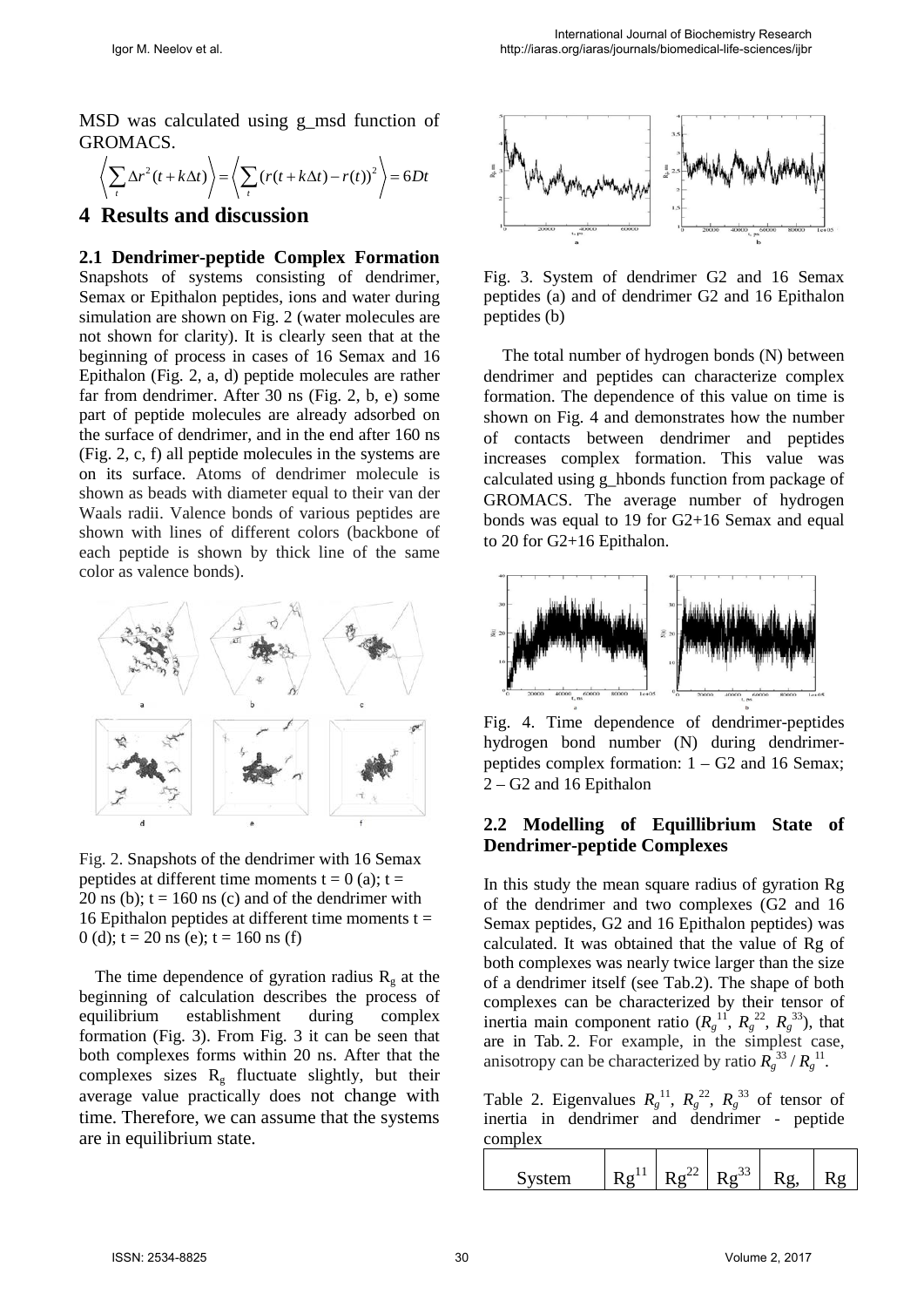|                       | , nm | , nm | , nm | nm   | 33                            |
|-----------------------|------|------|------|------|-------------------------------|
|                       |      |      |      |      | $\mathop{\rm Rg}\limits_{11}$ |
| G2                    | 0.64 | 0.97 | 1.08 | 1.12 | 1.69                          |
| $G2+16Semax$          | 1.36 | 1.88 | 1.97 | 2.30 | 1.46                          |
| $G2+16E$ pitha<br>lon | 1.76 | 2.08 | 2.26 | 2.44 | 1.28                          |

Information about the internal structure of the equilibrium complex could be obtained using radial density distribution of different groups of atoms relatively center of inertia for the complexes and for their individual components (Fig. 5).



Fig. 5. Radial distribution p(r) density of complexes G2 and 16 Semax (a); G2 and 16 Epithalon (b). Distribution curves: peptide atoms (1); dendrimer atoms (2); all atoms of complex (3)

The data demonstrates that in both subsystems dendrimer (curve 2) is located in the center of the complex and peptides (curve 1) are mainly on the surface of complex. At the same time, some fraction of peptides could slightly penetrate into outer part of dendrimer.

The other characteristic of interaction between dendrimer and peptides (1) in equilibrium dendrimer-peptide complex is the distribution of ion pairs number between their oppositely charged groups. Fig. 6 shows the dependence of ion pairs number on the corresponding distance between pairs of charges of dendrimer and peptides in our complex.

It is seen that there is very sharp peak in both cases, at the distance corresponding to the direct contact between positively charged groups  $(NH_3^+)$ of dendrimer and negatively charged groups (COO- ) of the glutamic acid in peptides (Fig 6, curves 1). At the same time,  $NH_3^+$  groups of dendrimer form much fewer ion pairs with ions (Fig 6, curves 2).

To evaluate the translational mobility of our complex, the time dependence of the mean square



Fig. 6. Radial distribution function of ion pairs: a –– complex of G2+16 Semax; b – complex of G2+16 Epithalon. Curves on figure:  $1 - NH_3^+$  groups of dendrimer and peptides  $COO^-$ ; 2 -  $NH_3^+$  groups of dendrimer and ions

displacement of the center of inertia (MSD), was calculated. MSD was calculated using g\_msd function of GROMACS. Coefficient of translational diffusion of the complex with Semax was obtained from the slope of this time dependence and was equal to  $(0.12 \pm 0.03) \times 10^5$  sm<sup>2</sup>/s. Coefficient of translational diffusion of the complex with Epithalon was also obtained from the slope of this time dependence and was equal to  $(0.21 \pm 0.03)$  $\times 10^5$  sm<sup>2</sup>/s.

#### **2.3 Modelling of the Disruption of Dendrimer-peptide Complexes**



Fig7. Snapshots of the dendrimer with 16 Semax peptides at different time moments *t* before a) and after b) switching off charges of dendrimers

A change in the properties of the medium, for example, pH, can lead to a significant decrease, and even complete nullification of the positive charge of the dendrimer. Here the behavior of the previously studied dendrimer complex of the 2nd generation dendrimer with 16 Semax peptides is simulated after the complete switching off all positive dendrimer charges.

 Instantaneous snapshots of dendrimer were taken, before and after switching off dendrimer charges (Fig.7). It is clearly seen from these figures that at the beginning of the calculation (Fig.7a) all peptide molecules are on or very near the surface of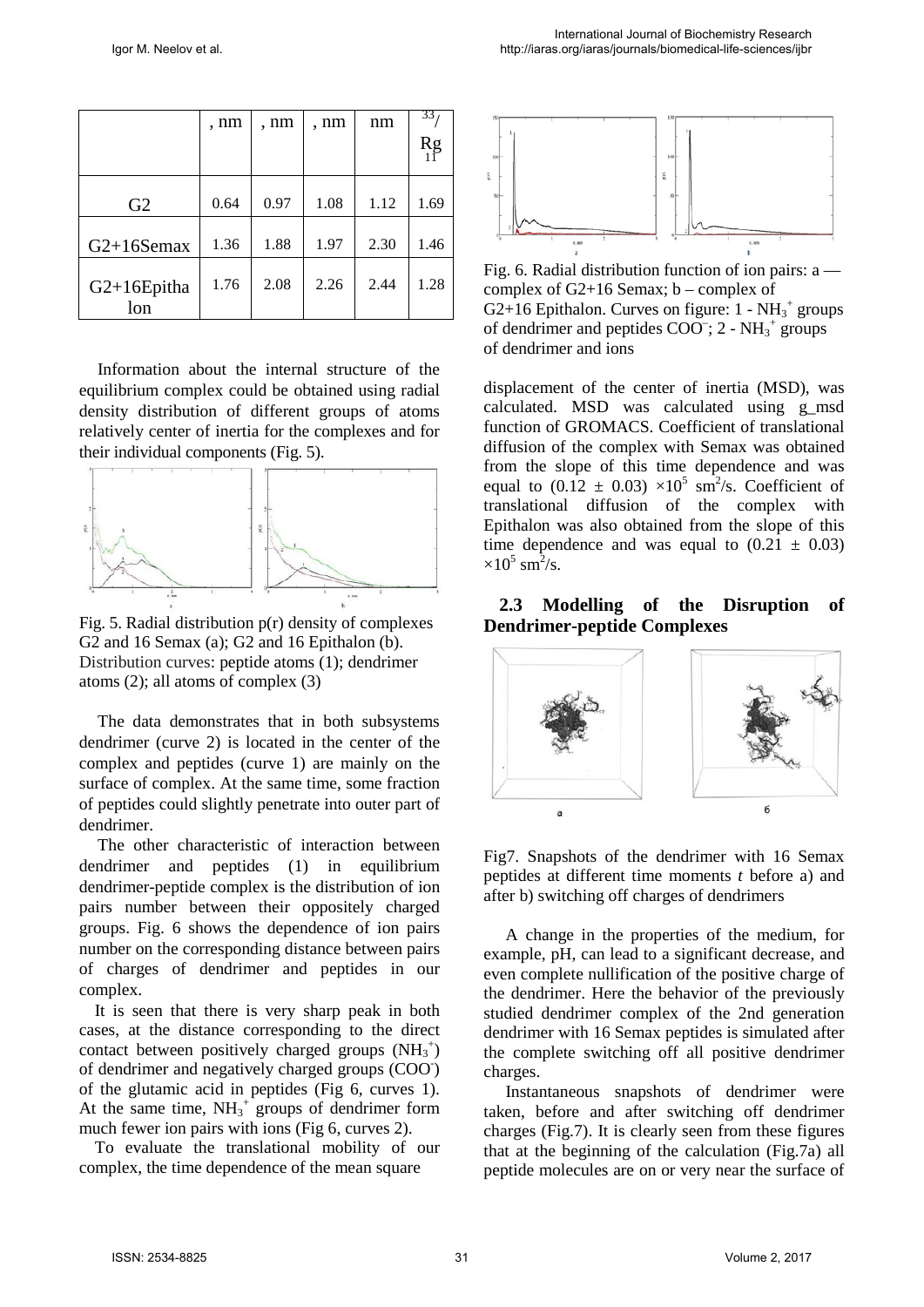the dendrimer. After 5 ns (Fig.7, b), some of the peptide molecules have already left the surface of the dendrimer. However, the destruction of the complex occurs rather slow (see increase of Rg of complex and distance between dendrimer and peptides after switching off charges of dendrimer in Fig.7) due to the remaining hydrophobic interactions between the atoms of the dendrimer and the peptides.



Fig7. Dependence of the of size *Rg* of complex (a) and the distance *r* between the centers of the G2 dendrimer and 16 peptides (b) on the time *t* after switching of charges of dendrimer.

#### **4 Conclusion**

The process of complexes formation by lysine dendrimer and therapeutic model peptides (Semax and Epithalon) and the equilibrium structures of these complexes were investigated by the method of molecular dynamics simulation. It was shown that formation of dendrimer-peptide complexes occurs very quickly. The equilibrium size and the anisotropy of both complexes were rather close to each other. The radial distribution function of atoms in all complexes shows that dendrimer atoms are mainly inside the complex, while most of peptide atoms are on its surface. It was demonstrated that there are strong electrostatic interactions between dendrimer and peptides in both complexes. Switching off these interactions leads to the destruction of the complex and the release of peptides from it.

This work was supported by grants of the Russian Federation Government 074-U01 and RFBR 16-03-00775. The research was prepared using resources of Supercomputer Center of Lomonosov Moscow State University

#### *References:*

- [1] B. Hess, C. Kutzner, D. Van Der Spoel, E. Lindahl, "GROMACS 4: Algorithms for highly efficient, load-balanced, and scalable molecular simulation". *Journal of Chemical Theory and Computation*, vol. 4, 2008, pp. 435–447.
- [2] V. Hornak, R. Abel, A. Okur, D. Strockbine, A. Roitberg, C. Simmerling, "Comparison of multiple amber force fields and development of

improved protein backbone parameters". *Proteins: Structure Function and Genetics*, vol. 65, 2006, pp. 712–725.

- [3] A. Darinskii, Y. Gotlib, M. Lukyanov, I. Neelov, "Computer simulation of the molecular motion in LC and oriented polymers". *Progr. Colloid & Polym. Sci.*, vol. 91, 1993, pp.13-15.
- [4] A.A. Darinskii, Y.Y. Gotlib, A.V. Lyulin, I.M. Neelov, "Computer modeling of polymer chain local dynamics in a field of a liquid crystal type". *Vysokomolec. Soed. Ser. A*, vol. 33, 1991, pp.1211-1220.
- [5] A. Darinskii, A. Lyulin, I. Neelov, "Computer simulations of molecular motion in liquid crystals by the method of Brownian dynamics". *Macromol.Theory & Simulation*, vol. 2, 1993, pp. 523-530.
- [6] J. Ennari, M. Elomaa, I. Neelov, F. Sundholm, "Modelling of water free and water containing solid polyelectrolytes". *Polymer*, vol. 41, 2000, pp. 985-990.
- [7] J. Ennari, I. Neelov, F. Sundholm, "Comparison of Cell Multipole and Ewald Summation Methods for Solid Polyelectrolyte". *Polymer*, vol. 41, 2000, pp. 2149-2155.
- [8] J. Ennari, I. Neelov, F. Sundholm, "Molecular Dynamics Simulation of the PEO Sulfonic Acid Anion in Water". *Comput Theor Polym Sci*., vol. 10, 2000, pp. 403-410.
- [9] J. Ennari, I. Neelov, F. Sundholm, "Molecular dynamics simulation of the structure of PEO based solid polymer electrolytes". *Polymer*, vol. 41, 2000, pp. 4057-4063.
- [10] J. Ennari, I. Neelov, F. Sundholm, "Estimation of the ion conductivity of a PEO-based polyelectrolyte system by molecular modeling". *Polymer*, vol. 42, 2001, pp. 8043–8050.
- [11] J. Ennari, I. Neelov, F. Sundholm, "Modellling of gas transport properties of polymer electrolytes containing various amount of water". *Polymer*, vol. 45, 2004, pp. 4171-4179.
- [12] I.M. Neelov, D.B. Adolf, A.V. Lyulin, G.R. Davies, "Brownian dynamics simulation of linear polymers under elongational flow: Bead– rod model with hydrodynamic interactions". *Journal of Chemical Physics*, vol. 117, 2002, pp.4030-4041.
- [13] I.M. Neelov, D.B. Adolf, "Brownian Dynamics Simulation of Hyperbranched Polymers under Elongational Flow". *J. Phys. Chem. B.*, vol. 108, 2004, pp. 7627-7636.